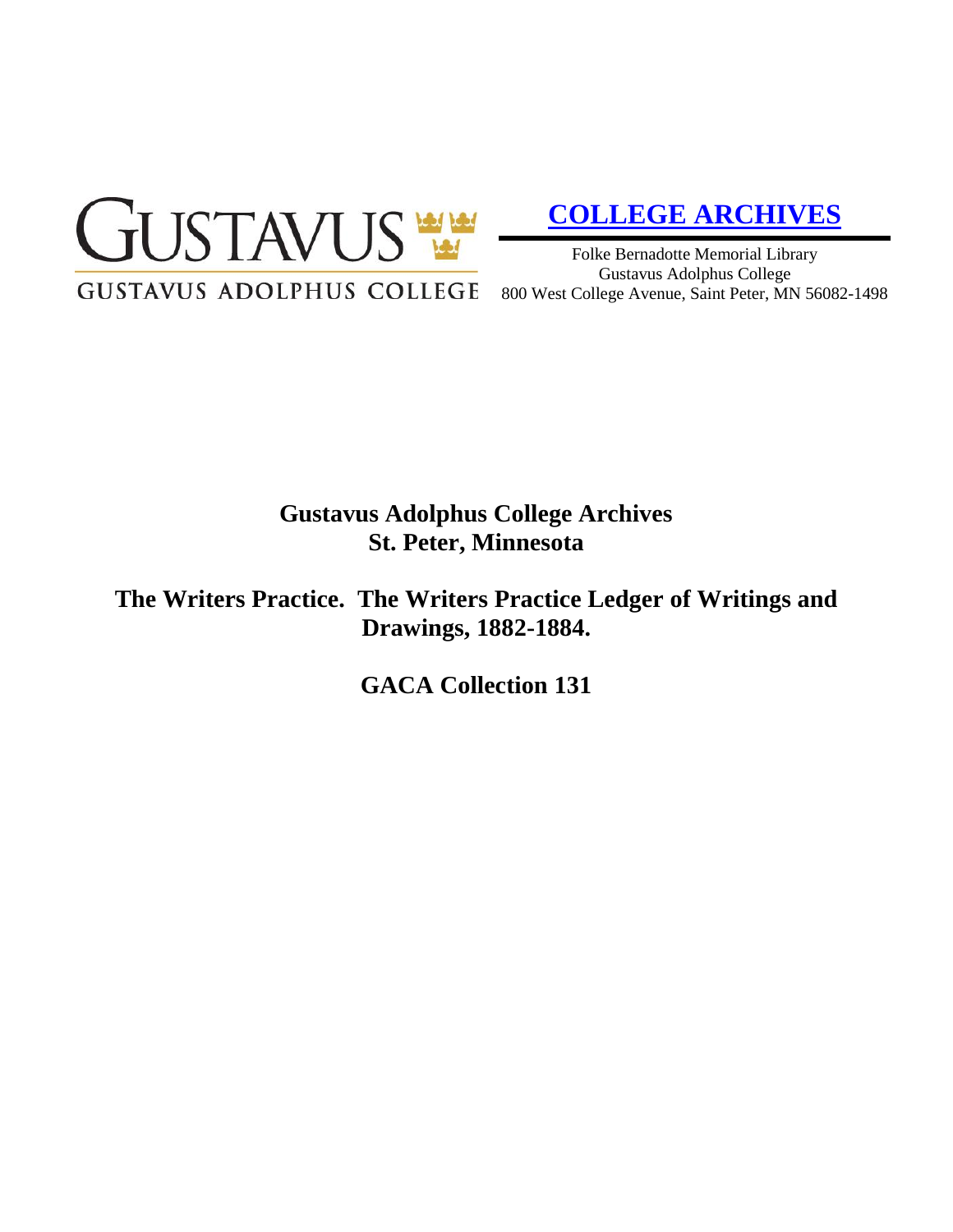## **The Writers Practice. The Writers Practice Ledger of Writings and Drawings, 1882-1884. GACA Collection 131. 2 folders.**

## **ABSTRACT:**

The Writers Practice collection consists of a ledger of writings including a few pen drawings and a single leaf of paper listing catch words and content sections. The ledger consists of entries in both English and Swedish. Topics were general and did not concern local or college issues. There are a few pen drawings in the ledger showing "Old Main" at Gustavus Adolphus College and King Gustavus Adolphus.

#### **SAMPLE PEN DRAWING:**



#### **RESTRICTIONS:**

There are no restrictions on use of this collection for research purposes. The researcher assumes full responsibility for observing all copyright, property, and libel laws as they apply.

Researchers must use collection in accordance with the policies of the College Archives, the Folke Bernadotte Memorial Library, and Gustavus Adolphus College.

#### **COLLECTION CITATION:**

The Writers Practice. The Writers Practice Ledger of Writings and Drawings, 1882-1884. GACA Collection 131. Gustavus Adolphus College Archives, St. Peter, Minnesota.

#### **PROCESSED BY:**

Jeff A. Jenson processed this collection and developed the finding aid during April 2009.

#### **SUBJECT HEADINGS:**

Gustavus Adolphus College--The Writers Practice. Gustavus Adolphus College--Student organizations. Pen drawing. College students--Drawings. College students' writings, American--Minnesota--St. Peter.